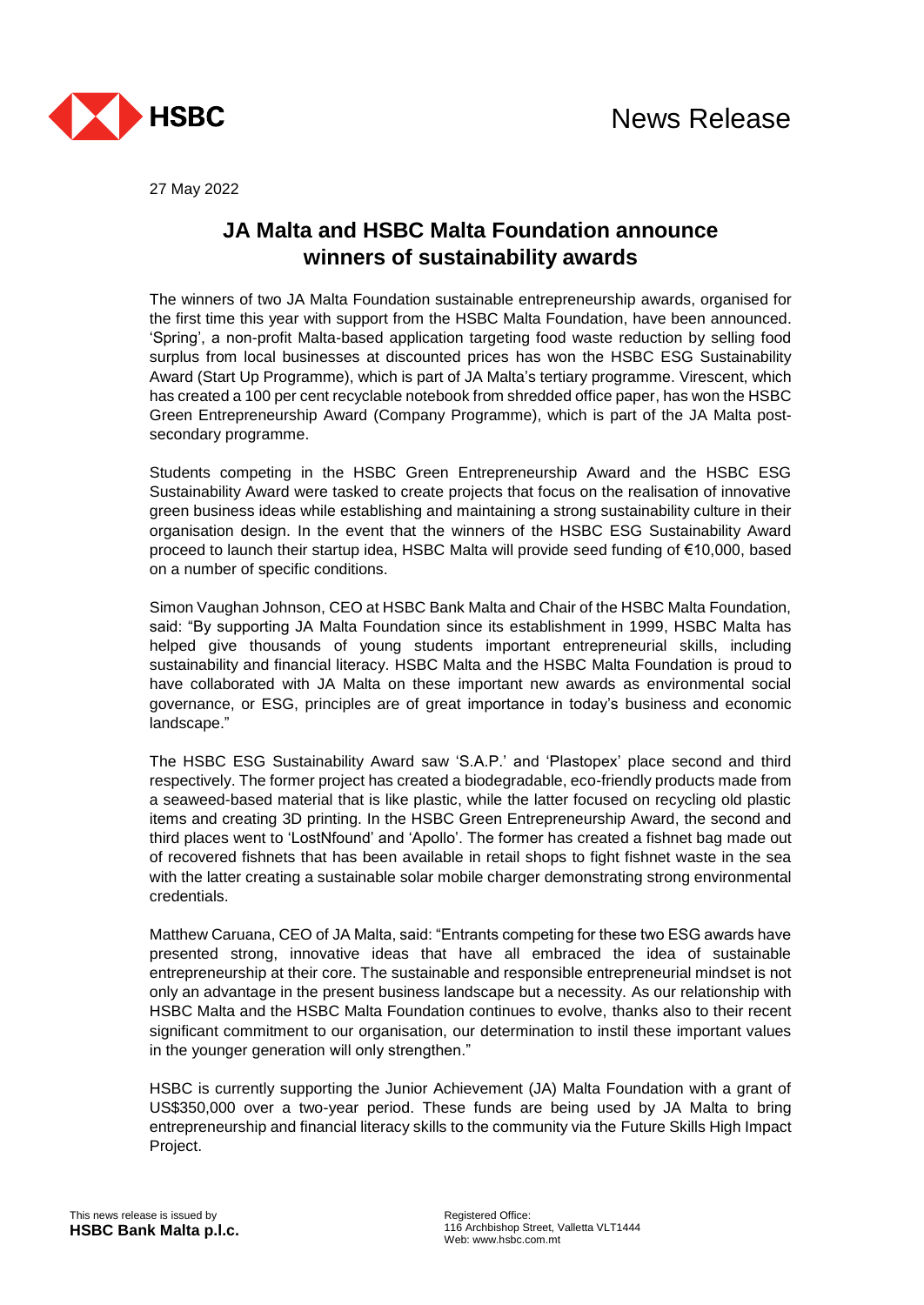

**L-R: Caroline Buhagiar Klass, Head of HR at HSBC Bank Malta, with the winning team of the HSBC Green Entrepreneurship Award. The winners represent Virescent who created a 100 per cent recyclable notebook from shredded office paper.**



**L-R: Caroline Buhagiar Klass, Head of HR at HSBC Bank Malta, with the winning team of the HSBC ESG Sustainability Award. The winners represent 'Spring', a non-profit Malta-based application, targeting food waste reduction by selling food surplus from local businesses at discounted prices.**